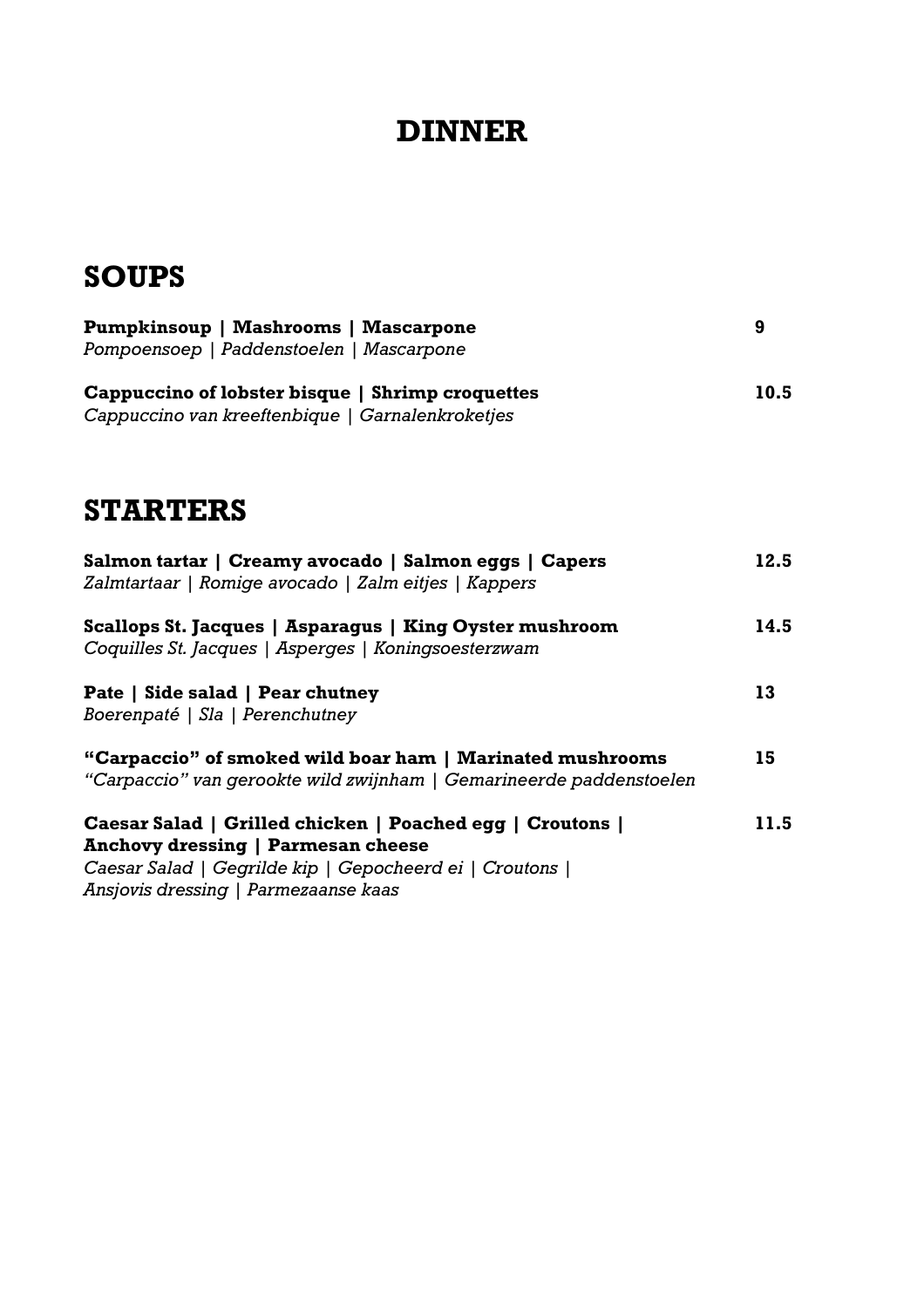## **MAINS**

| Pan-fried cod   Antiboise sauce with tomatoes   Seasonal vegetables<br>Gebakken kabeljauw   Antiboise van tomaat   Seizoensgroenten                                                                                                                                                                 |      |  |
|-----------------------------------------------------------------------------------------------------------------------------------------------------------------------------------------------------------------------------------------------------------------------------------------------------|------|--|
| "Zeeuwse" mussels   Mixed salad   Fries   Duo of sauces<br>Zeeuwse mosselen   Gemengde salade   Friet   Duo van sauzen                                                                                                                                                                              | 21   |  |
| Pan-fried salmon   White wine sauce   Seasonal vegetables<br>Gebakken zalm   Wittewijnsaus   Seizoensgroenten                                                                                                                                                                                       | 21.5 |  |
| Duck breast   Confit duck leg   Truffle sauce<br>Eendenborst   Gekonfijte eendenbout   Truffelsaus                                                                                                                                                                                                  | 22.5 |  |
| Grilled entrecote   Beurre Café de Paris   Seasonal vegetables<br>Gegrilde entrecote   Beurre Café de Paris   Seizoensgroenten                                                                                                                                                                      | 24.5 |  |
| <b>Duo Mini Burger:</b>                                                                                                                                                                                                                                                                             | 19.5 |  |
| Grilled beef burger   Rocket salad  <br>Old Amsterdam cheese   Brioche bun<br>Rundvleesburger   Rucola   Old Amsterdam<br>kaas   Brioche<br>Grilled lamb burger   Rocket salad   Goat's cheese  <br>Chimichurri sauce   Brioche bun<br>Lamsburger   Rucola   Geitenkaas   Chimichurrisaus   Brioche |      |  |
| Flat Iron steak   Onion sauce   Seasonal vegetables<br>Gestoofde runder sucadelappen   Zilveruitjessaus   Seizoensgroenten                                                                                                                                                                          | 21.5 |  |
| Venison steak   Red wine sauce   Mashrooms<br>Hertenbiefstuk   Rodewijnsaus   Paddenstoelen                                                                                                                                                                                                         | 26   |  |
| Pan-fried risotto terrine   Seasonal vegetables<br>Gebakken risotto terrine   Seizoensgroenten                                                                                                                                                                                                      | 18.5 |  |

#### **SIDES**

| <b>Fries</b>       | 3.5 |
|--------------------|-----|
| <b>Friet</b>       |     |
| <b>Mixed salad</b> | 3.5 |
| Gemengde salad     |     |